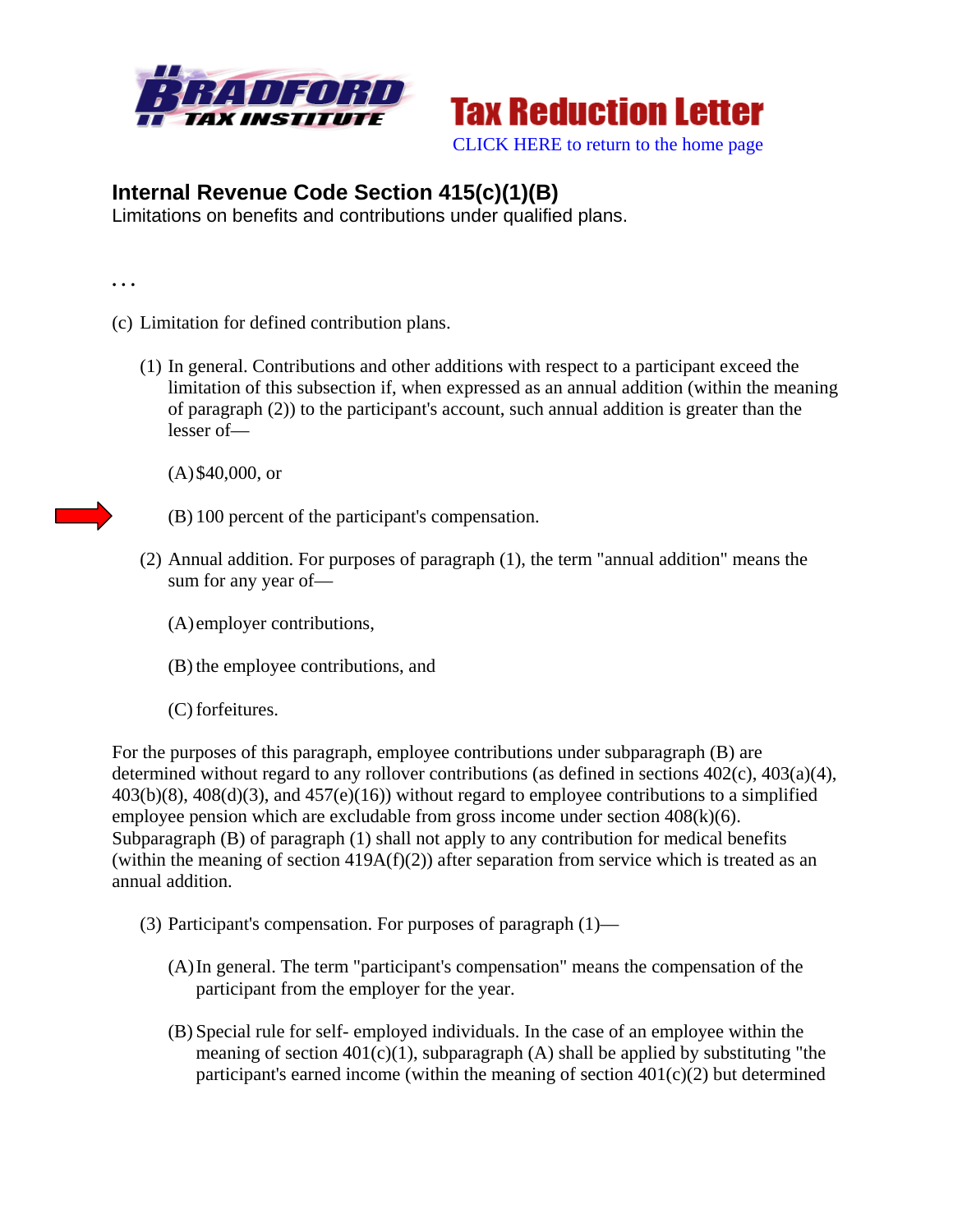without regard to any exclusion under section 911)" for "compensation of the participant from the employer".

- (C) Special rules for permanent and total disability. In the case of a participant in any defined contribution plan—
	- (i) who is permanently and totally disabled (as defined in section  $22(e)(3)$ ),
	- (ii) who is not a highly compensated employee (within the meaning of section  $414(q)$ , and
	- (iii)with respect to whom the employer elects, at such time and in such manner as the Secretary may prescribe, to have this subparagraph apply,

the term "participant's compensation" means the compensation the participant would have received for the year if the participant was paid at the rate of compensation paid immediately before becoming permanently and totally disabled. This subparagraph shall apply only if contributions made with respect to amounts treated as compensation under this subparagraph are nonforfeitable when made. If a defined contribution plan provides for the continuation of contributions on behalf of all participants described in clause (i) for a fixed or determinable period, this subparagraph shall be applied without regard to clauses (ii) and (iii).

- (D)Certain deferrals included. The term "participant's compensation" shall include—
	- (i) any elective deferral (as defined in section  $402(g)(3)$ ), and
	- (ii) any amount which is contributed or deferred by the employer at the election of the employee and which is not includible in the gross income of the employee by reason of section 125, 132(f)(4), or 457.
- (E) Annuity contracts. In the case of an annuity contract described in section 403(b), the term "participant's compensation" means the participant's includible compensation determined under section 403(b)(3).
- (4) [Deleted]
- (5) Repealed.
- (6) Special rule for employee stock ownership plans. If no more than one-third of the employer contributions to an employee stock ownership plan (as described in section  $4975(e)(7)$  for a year which are deductible under paragraph (9) of section  $404(a)$  are allocated to highly compensated employees (within the meaning of section  $414(q)$ ), the limitations imposed by this section shall not apply to—
	- (A)forfeitures of employer securities (within the meaning of section 409) under such an employee stock ownership plan if such securities were acquired with the proceeds of a loan (as described in section  $404(a)(9)(A)$ ), or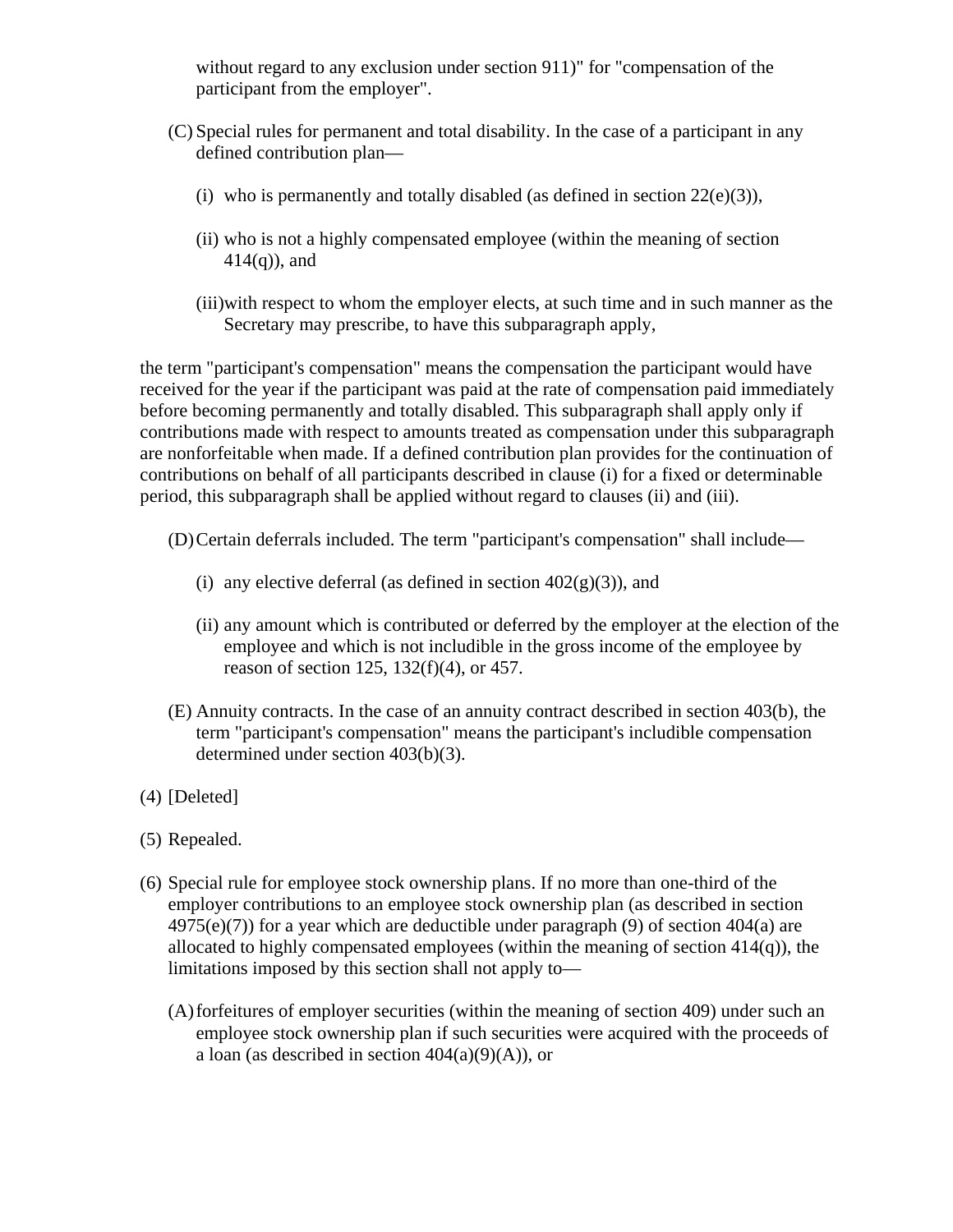(B) employer contributions to such an employee stock ownership plan which are deductible under section 404(a)(9)(B) and charged against the participant's account.

The amount of any qualified gratuitous transfer (as defined in section  $664(g)(1)$ ) allocated to a participant for any limitation year shall not exceed the limitations imposed by this section, but such amount shall not be taken into account in determining whether any other amount exceeds the limitations imposed by this section.

- (7) Special rules relating to church plans.
	- (A)Alternative contribution limitation.
		- (i) In general. Notwithstanding any other provision of this subsection, at the election of a participant who is an employee of a church or a convention or association of churches, including an organization described in section  $414(e)(3)(B)(ii)$ , contributions and other additions for an annuity contract or retirement income account described in section 403(b) with respect to such participant, when expressed as an annual addition to such participant's account, shall be treated as not exceeding the limitation of paragraph (1) if such annual addition is not in excess of \$10,000.
		- (ii) \$40,000 aggregate limitation. The total amount of additions with respect to any participant which may be taken into account for purposes of this subparagraph for all years may not exceed \$40,000.
	- (B) Number of years of service for duly ordained, commissioned, or licensed ministers or lay employees. For purposes of this paragraph—
		- (i) all years of service by—
			- (I) a duly ordained, commissioned, or licensed minister of a church, or
			- (II) a lay person,

as an employee of a church, a convention or association of churches, including an organization described in section  $414(e)(3)(B)(ii)$ , shall be considered as years of service for 1 employer, and

- (ii) all amounts contributed for annuity contracts by each such church (or convention or association of churches) or such organization during such years for such minister or lay person shall be considered to have been contributed by 1 employer.
- (C) Foreign missionaries. In the case of any individual described in subparagraph (B) performing services outside the United States, contributions and other additions for an annuity contract or retirement income account described in section 403(b) with respect to such employee, when expressed as an annual addition to such employee's account, shall not be treated as exceeding the limitation of paragraph (1) if such annual addition is not in excess of \$3,000. This subparagraph shall not apply with